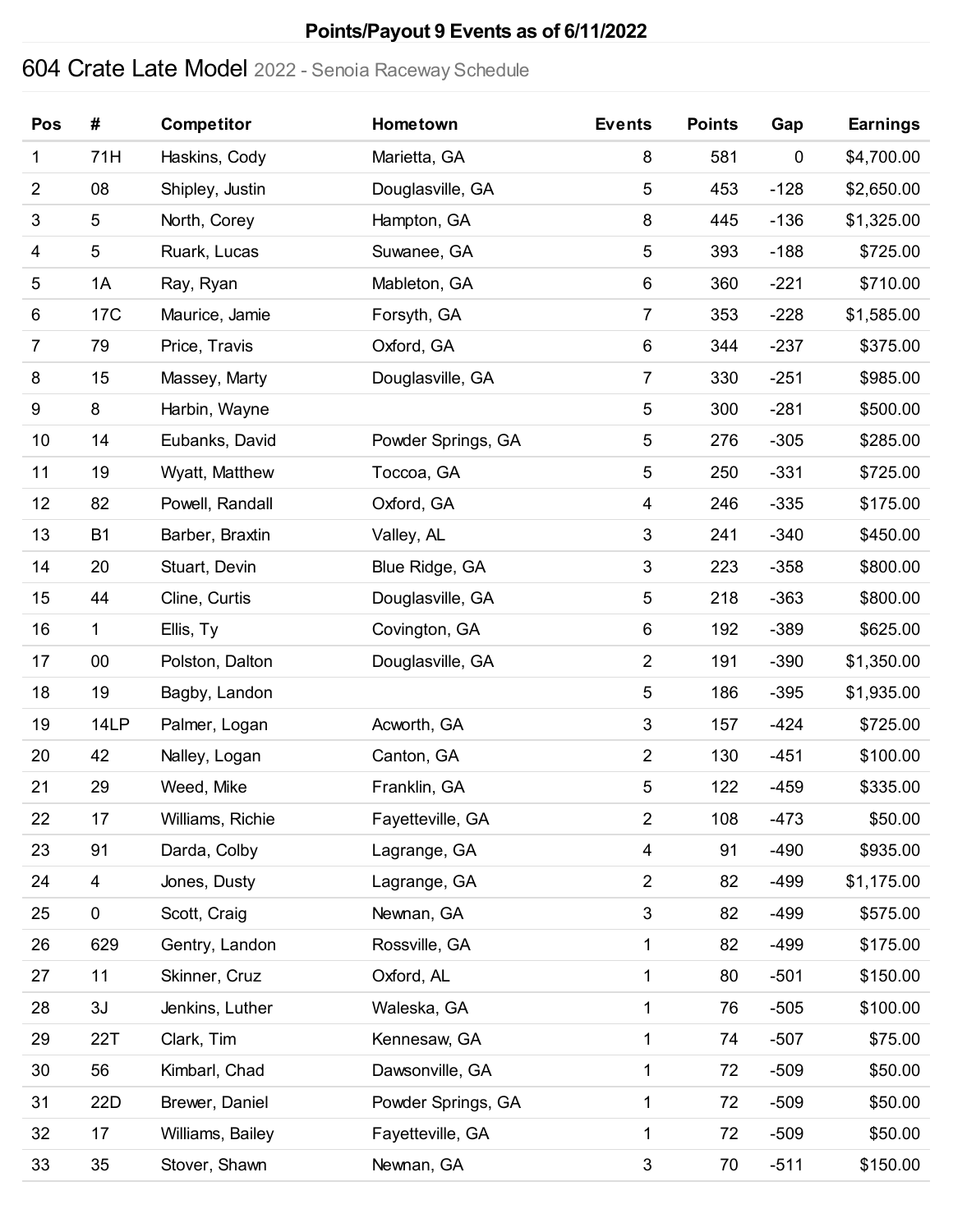| Pos | #               | <b>Competitor</b>   | Hometown           | <b>Events</b>  | <b>Points</b> | Gap    | <b>Earnings</b> |
|-----|-----------------|---------------------|--------------------|----------------|---------------|--------|-----------------|
| 34  |                 | Newell, Dustin      | Macon, GA          | 1              | 70            | $-511$ | \$50.00         |
| 35  | 4               | McCormack, Seth     | Muscle Shoals, AL  | 1              | 70            | $-511$ | \$50.00         |
| 36  | 42T             | Traylor, Jake       | Lagrange, GA       | $\overline{4}$ | 68            | $-513$ | \$585.00        |
| 37  | 5               | Wallace, Billy      | Tallapoosa, GA     | 1              | 68            | $-513$ | \$50.00         |
| 38  | G <sub>9</sub>  | Granger, Eric       | Dallas, GA         | 1              | 66            | $-515$ | \$50.00         |
| 39  | 18              | Ruark, Audrie       | Suwanee, GA        | 1              | 66            | $-515$ | \$50.00         |
| 40  | 54              | Dixon, Tim          | Dublin, GA         | 1              | 66            | $-515$ | \$50.00         |
| 41  | 40              | Johnson, Tina       | Senoia, GA         | 1              | 66            | $-515$ | \$50.00         |
| 42  | 85              | Stinchcomb, Logan   | Winder, GA         | $\mathfrak{B}$ | 64            | $-517$ | \$250.00        |
| 43  | 17H             | Haygood, Lamar      | Douglasville, GA   | 1              | 64            | $-517$ | \$50.00         |
| 44  | 83              | Harrison, John      | Nicholson, GA      | $\overline{2}$ | 62            | $-519$ | \$175.00        |
| 45  | 27              | Marchman, Parker    | Lagrange, GA       | $\mathbf{1}$   | 62            | $-519$ | \$50.00         |
| 46  | 0S              | Scott, Josh         | Jackson, GA        | 1              | 60            | $-521$ | \$50.00         |
| 47  | $\overline{7}$  | Baxter, Jimmy Jr    | Newnan, GA         | 1              | 58            | $-523$ | \$35.00         |
| 48  | 18B             | Peacock, Hunter     | Macon, GA          | $\mathbf 1$    | 58            | $-523$ | \$35.00         |
| 49  | 17K             | Haygood, Kyler      | Douglasville, GA   | $\overline{4}$ | 56            | $-525$ | \$685.00        |
| 50  |                 | Sparks, Lavon       |                    | 1              | 56            | $-525$ | \$35.00         |
| 51  | 117             | Shirley, Zach       | Cumming, GA        | 1              | 53            | $-528$ | \$35.00         |
| 52  | G4              | Williams, Pearson   | Dublin, GA         | 1              | 52            | $-529$ | \$35.00         |
| 53  | 11              | Baker, Chase        | Lagrange, GA       | $\overline{2}$ | 40            | $-541$ | \$350.00        |
| 54  | 89              | Fancher, Clay       | Loganville, GA     | 1              | 40            | $-541$ | \$0.00          |
| 55  | 18X             | Page, Michael       | Douglasville, GA   | $\overline{2}$ | $\pmb{0}$     | $-581$ | \$1,050.00      |
| 56  | 66K             | Knowles, Dylan      | Lanett, AL         | 1              | $\pmb{0}$     | $-581$ | \$1,000.00      |
| 57  | 1A              | Ray, Ryan           | Talladega, AL      | $\overline{c}$ | 0             | $-581$ | \$400.00        |
| 58  | 88              | Payton, Shane       | Newnan, GA         | $\sqrt{3}$     | 0             | $-581$ | \$500.00        |
| 59  | 9               | Elliott, Chase      | Dawsonville, GA    | 1              | 0             | $-581$ | \$500.00        |
| 60  | 66              | Knowles, Jake       | Rome, GA           | 1              | 0             | $-581$ | \$500.00        |
| 61  | K11             | Keaton, Mitchell    | Villa Rica, GA     | $\overline{2}$ | 0             | $-581$ | \$250.00        |
| 62  | GB <sub>9</sub> | Womack, Brian       | Chattanooga, TN    | $\overline{2}$ | 0             | $-581$ | \$150.00        |
| 63  | 110             | Culpepper, Ricky    |                    | 1              | 0             | $-581$ | \$100.00        |
| 64  | 22              | Pate, Jeremy        | Pensacola, FL      | 1              | $\pmb{0}$     | $-581$ | \$125.00        |
| 65  | 5               | Dykes, Rodgerick    | Smiths Station, AL | 1              | 0             | $-581$ | \$175.00        |
| 66  | 33              | Leyendecker, Colton | Holt, FL           | 1              | 0             | $-581$ | \$75.00         |
| 67  | 113             | Fuller, Lee         | Newnan, GA         | 3              | 0             | $-581$ | \$135.00        |
| 68  | 01              | Arnold, Bobby       | Newnan, GA         | 1              | 0             | $-581$ | \$50.00         |
| 69  | 98              | Copeland, Josh      | McDonough, GA      | 1              | 0             | $-581$ | \$50.00         |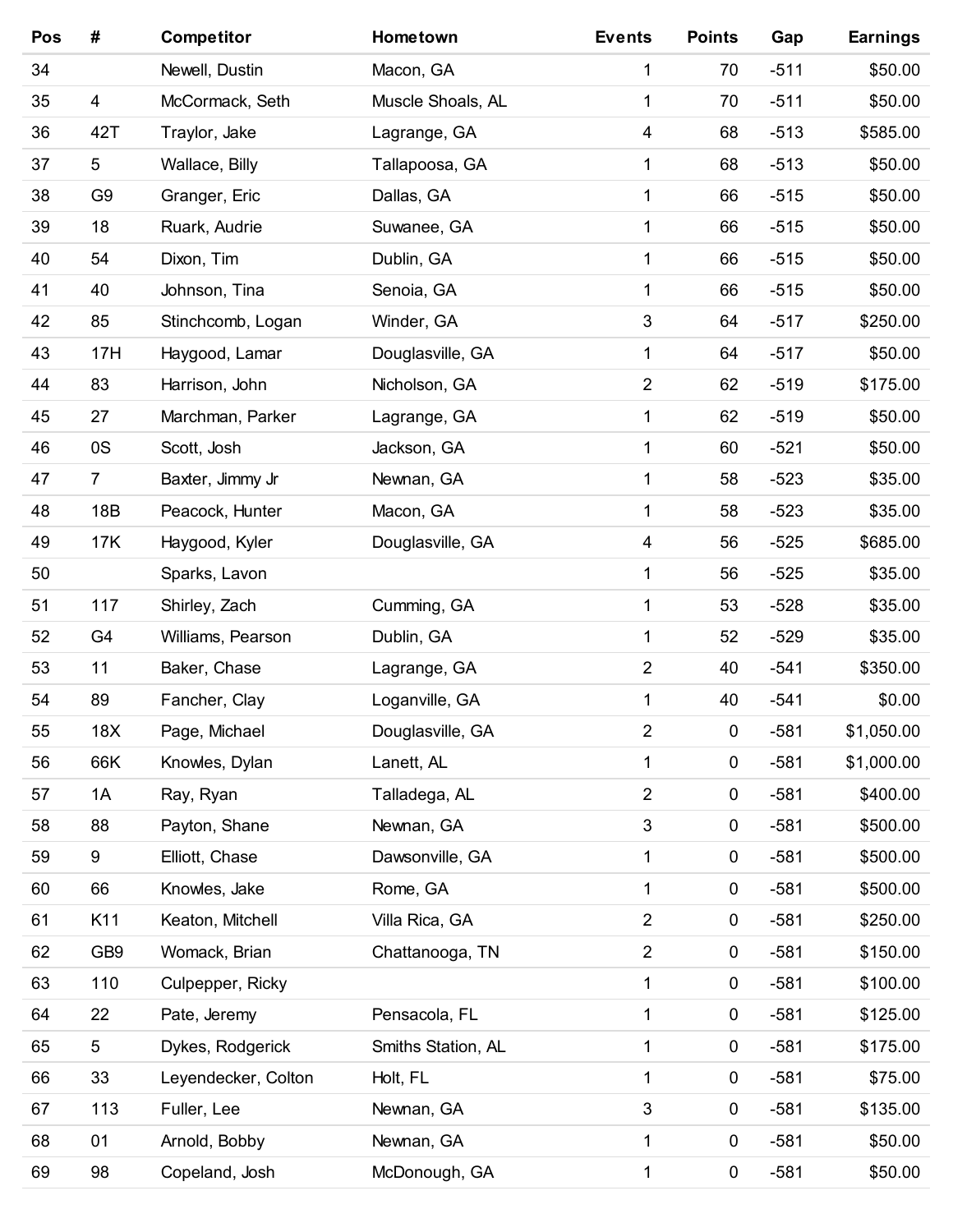| <b>Pos</b> | #  | <b>Competitor</b> | <b>Hometown</b> | <b>Events</b> | <b>Points</b> | Gap  | <b>Earnings</b> |
|------------|----|-------------------|-----------------|---------------|---------------|------|-----------------|
| 70         | 66 | Knowles, Jody     | Tyrone, GA      |               |               | -581 | \$35.00         |
| 71         |    | Cook, Kevin       | Newnan, GA      |               |               | -581 | \$35.00         |
| 72         | 47 | Mills, Bobby      | Zebulon, GA     |               | 0             | -581 | \$35.00         |
| 73         | 10 | Armstrong, Dylan  | Canton, GA      |               | 0             | -581 | \$0.00          |
| 74         | 3  | Mullinax, Caden   | Birmingham, AL  |               |               | -581 | \$0.00          |



**MRIPL** Powered by MyRacePass **6/12/2022** 6:08PM CST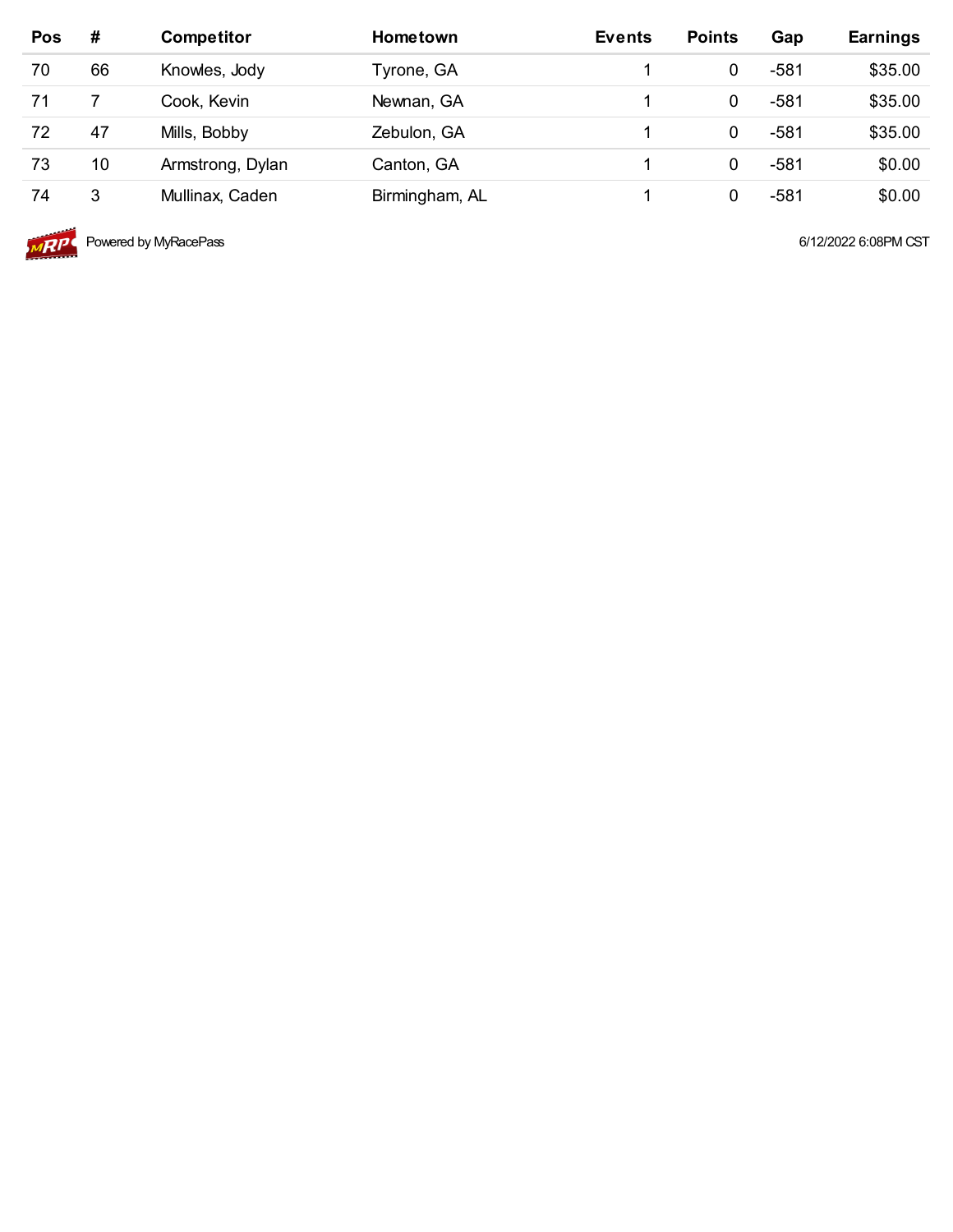# Limited Late Model 2022 - Senoia Raceway Schedule

| Pos            | #              | <b>Competitor</b> | Hometown         | <b>Events</b>    | <b>Points</b> | Gap       | <b>Earnings</b> |
|----------------|----------------|-------------------|------------------|------------------|---------------|-----------|-----------------|
| 1              | J28            | Daniel, Jacques   |                  | $\overline{5}$   | 368           | $\pmb{0}$ | \$2,650.00      |
| $\overline{2}$ | 00             | Turner, Jason     | Griffin, GA      | 6                | 357           | $-11$     | \$3,265.00      |
| 3              | 17             | Williams, Bailey  | Fayetteville, GA | 6                | 353           | $-15$     | \$2,510.00      |
| 4              | 9              | Fulcher, Shane    | Thomaston, GA    | 6                | 345           | $-23$     | \$1,270.00      |
| 5              | 79             | Price, Jimmy      | Covington, GA    | 4                | 312           | $-56$     | \$585.00        |
| 6              | 27             | Morris, Glenn     | Fayetteville, GA | $\,6$            | 309           | $-59$     | \$745.00        |
| $\overline{7}$ | 55             | Duncan, Parrish   | Newnan, GA       | $\mathbf 5$      | 290           | $-78$     | \$500.00        |
| 8              | 9              | Pritchett, Jamie  | Ballground, GA   | 4                | 278           | $-90$     | \$285.00        |
| 9              | 888            | Hale, Dennis      | Lagrange, GA     | $\overline{5}$   | 249           | $-119$    | \$1,285.00      |
| 10             | 50V            | Vaughn, Montie    | Lizella, GA      | $\mathbf 5$      | 210           | $-158$    | \$770.00        |
| 11             | 16             | Horton, Austin    | Whitesburg, GA   | $\sqrt{3}$       | 200           | $-168$    | \$3,600.00      |
| 12             | 01M            | McCollum, Tate    |                  | $\overline{2}$   | 162           | $-206$    | \$350.00        |
| 13             | 707            | Duncan, Chad      | Newnan, GA       | $\overline{2}$   | 157           | $-211$    | \$300.00        |
| 14             | 59             | Thurman, Dale     | Cartersville, GA | $\sqrt{3}$       | 140           | $-228$    | \$285.00        |
| 15             | <b>16S</b>     | Scott, Wesley     | Dallas, GA       | $\overline{2}$   | 138           | $-230$    | \$185.00        |
| 16             | 17W            | Watson, Tom       | Kennesaw, GA     | $\overline{2}$   | 138           | $-230$    | \$150.00        |
| 17             | $\overline{2}$ | Carr, Jamie       | Lagrange, GA     | $\mathbf 2$      | 138           | $-230$    | \$125.00        |
| 18             | 118            | Page, Mark        | Douglasville, GA | $\overline{2}$   | 91            | $-277$    | \$350.00        |
| 19             | 82             | Powell, Randall   | Oxford, GA       | $\mathbf 1$      | 85            | $-283$    | \$225.00        |
| 20             | 28             | Puckett, Taylor   |                  | $\mathbf 1$      | 78            | $-290$    | \$135.00        |
| 21             | 27             | Berry, Brad       | Attalla, AL      | $\overline{2}$   | 72            | $-296$    | \$150.00        |
| 22             | 05             | Roulette, James   | Dawsonville, GA  | 1                | 72            | $-296$    | \$75.00         |
| 23             | 17             | Hill, Lawson      | Dallas, GA       | $\overline{2}$   | 70            | $-298$    | \$325.00        |
| 24             | 26             | Spurlock, Houston | Gadsden, AL      | $\mathbf 1$      | 68            | $-300$    | \$50.00         |
| 25             | 111            | Mills, Richard    | Dallas, GA       | 1                | 66            | $-302$    | \$50.00         |
| 26             | C87            | Fennell, Chris    | Buchanan, GA     | $\boldsymbol{2}$ | 62            | $-306$    | \$325.00        |
| 27             | 05C            | Roulette, Corey   | Dahlonega, GA    | 1                | 62            | $-306$    | \$50.00         |
| 28             | 111            | Mills, James      | Acworth, GA      | 1                | 40            | $-328$    | \$0.00          |
| 29             | 17R            | Williams, Richie  | Fayetteville, GA | 1                | 40            | $-328$    | \$0.00          |
| 30             | 26T            | Thompson, Clint   | Newnan, GA       | 1                | 40            | $-328$    | \$0.00          |
| 31             | $\overline{4}$ | Jones, Dusty      | Lagrange, GA     | 1                | 0             | $-368$    | \$600.00        |
| 32             | 01J            | Hillman, Joe      | Villa Rica, GA   | 1                | $\pmb{0}$     | $-368$    | \$185.00        |
| 33             | 99             | Thomas, Shun Oreo | Westminter, SC   | 1                | $\pmb{0}$     | $-368$    | \$165.00        |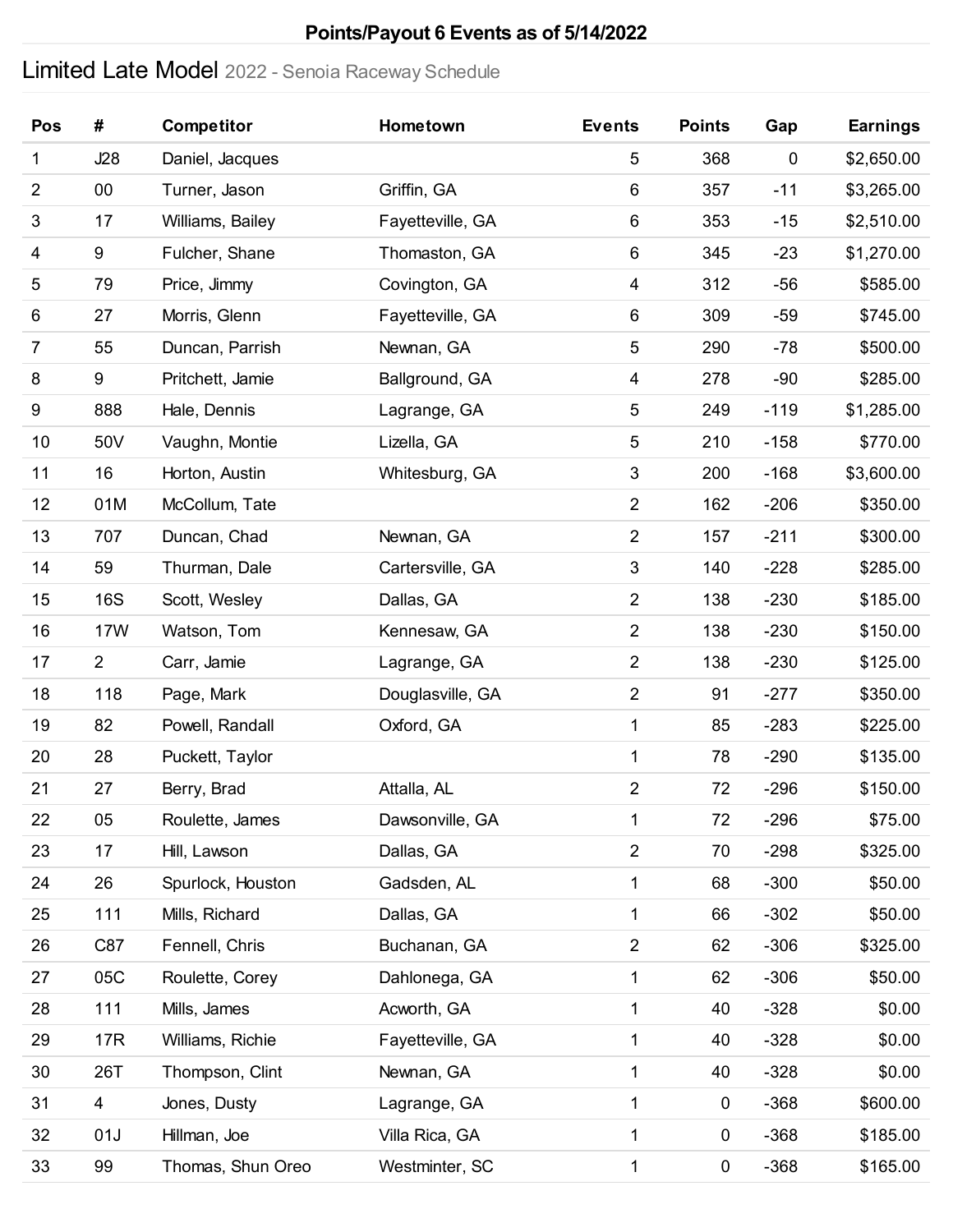| Pos        | # | <b>Competitor</b>     | <b>Hometown</b> | Events | <b>Points</b> | Gap  | <b>Earnings</b>      |
|------------|---|-----------------------|-----------------|--------|---------------|------|----------------------|
| 34         |   | Scott, Craig          | Newnan, GA      |        |               | -368 | \$0.00               |
| <b>MRP</b> |   | Powered by MyRacePass |                 |        |               |      | 6/12/2022 6:08PM CST |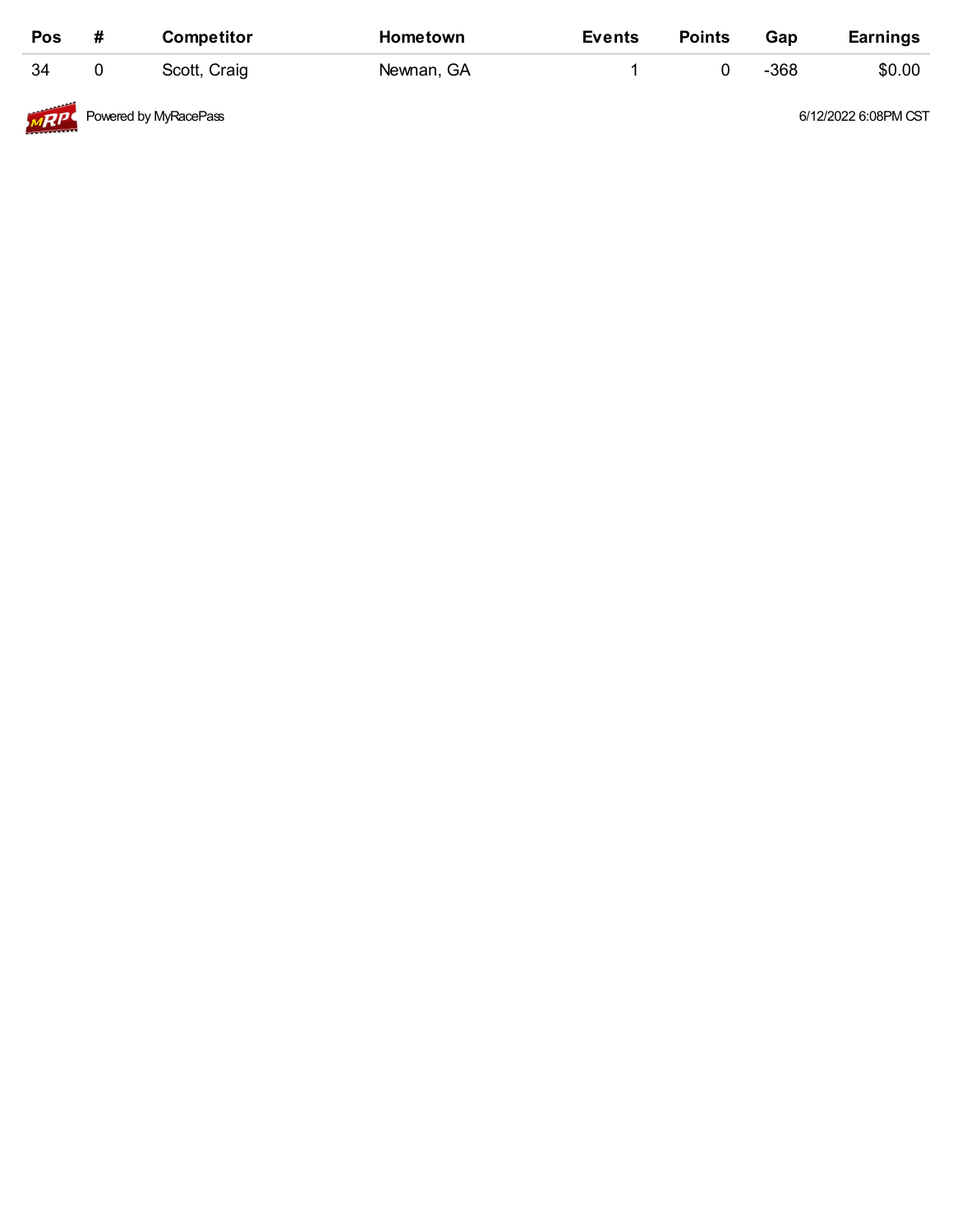# Sportsman 2022 - Senoia Raceway Schedule

| Pos            | #               | Competitor         | Hometown             | <b>Events</b>           | <b>Points</b> | Gap         | <b>Earnings</b> |
|----------------|-----------------|--------------------|----------------------|-------------------------|---------------|-------------|-----------------|
| 1              | 4               | Stevenson, Payton  | Locust Grove, GA     | 9                       | 550           | $\mathbf 0$ | \$3,200.00      |
| $\overline{2}$ | 66              | Cole, Taylor       | Cartersville, GA     | 8                       | 510           | $-40$       | \$2,335.00      |
| $\sqrt{3}$     | 711             | Alexander, Morgan  | Locust Grove, GA     | 8                       | 502           | $-48$       | \$1,550.00      |
| 4              | 22              | Brewer, Daniel     | Powder Springs, GA   | $\overline{7}$          | 381           | $-169$      | \$2,365.00      |
| 5              | 22              | Ray, Darrin        | McDonough, GA        | $\sqrt{5}$              | 352           | $-198$      | \$255.00        |
| 6              | 21S             | Stinchcomb, Johnny | Newnan, GA           | $\bf 8$                 | 297           | $-253$      | \$295.00        |
| $\overline{7}$ | 22B             | Brewer, Alan       | Avondale Estates, GA | $\overline{7}$          | 289           | $-261$      | \$635.00        |
| 8              | 17              | McDaniel, Brandon  | Macon, GA            | $\sqrt{5}$              | 279           | $-271$      | \$2,325.00      |
| 9              | S <sub>19</sub> | Duncan, Shane      | Woodstock, GA        | 4                       | 270           | $-280$      | \$140.00        |
| 10             | 198             | Coen, Jay          | Dacula, GA           | 6                       | 269           | $-281$      | \$410.00        |
| 11             | $\overline{7}$  | Mills, Jack        | Griffin, GA          | 6                       | 268           | $-282$      | \$355.00        |
| 12             | 107Z            | Haskins, Chaz      | Gray, GA             | $\overline{\mathbf{4}}$ | 251           | $-299$      | \$1,275.00      |
| 13             | C71             | Nichelson, Carson  | Canton, GA           | 4                       | 240           | $-310$      | \$385.00        |
| 14             | 90              | Martin, Jonathan   | Cartersville, GA     | $\sqrt{3}$              | 219           | $-331$      | \$250.00        |
| 15             | 6K              | Smith, Jack        | McDonough, GA        | $\sqrt{3}$              | 218           | $-332$      | \$150.00        |
| 16             | 1               | Davidson, Jeremy   |                      | 5                       | 216           | $-334$      | \$140.00        |
| 17             | $\mathbf 0$     | Scott, Josh        | Jackson, GA          | $\,6\,$                 | 204           | $-346$      | \$175.00        |
| 18             | 4M              | Moody, Andrew      | Villa Rica, GA       | $\sqrt{3}$              | 204           | $-346$      | \$105.00        |
| 19             | 16B             | Mattox, JC         | Griffin, GA          | 6                       | 192           | $-358$      | \$225.00        |
| 20             | 17E             | Drawhorn, JJ       | Macon, GA            | $\sqrt{3}$              | 186           | $-364$      | \$145.00        |
| 21             | $\overline{2}$  | McConnell, Will    | Villa Rica, GA       | 3                       | 178           | $-372$      | \$105.00        |
| 22             | 57              | Williams, John     | Marietta, GA         | $\overline{\mathbf{4}}$ | 174           | $-376$      | \$105.00        |
| 23             | T <sub>21</sub> | Tinker, Sawyer     | Ringgold, GA         | $\sqrt{3}$              | 173           | $-377$      | \$800.00        |
| 24             | 89              | Fancher, Clay      | Loganville, GA       | 6                       | 172           | $-378$      | \$210.00        |
| 25             | P17             | Brannon, Stevie    | Cumming, GA          | 4                       | 161           | $-389$      | \$105.00        |
| 26             | 0G              | Gentry, Olivia     | Newnan, GA           | $\sqrt{5}$              | 156           | $-394$      | \$235.00        |
| 27             | 97              | Godbee, Jamie      | Carrolton, GA        | $\sqrt{3}$              | 156           | $-394$      | \$215.00        |
| 28             | 6               | Herbert, Koulten   | Locust Grove, GA     | $\overline{2}$          | 140           | $-410$      | \$90.00         |
| 29             | 07              | Meadows, Dan       | Douglasville, GA     | $\overline{c}$          | 138           | $-412$      | \$70.00         |
| 30             | 25              | McDaniel, Wiley    | Byron, GA            | $\overline{2}$          | 129           | $-421$      | \$85.00         |
| 31             | 17              | Cochran, Petey     | Ballground, GA       | $\overline{2}$          | 128           | $-422$      | \$70.00         |
| 32             | J21             | Begley, Justin     |                      | $\overline{2}$          | 126           | $-424$      | \$85.00         |
| 33             | 88              | Payton, Shane      | Newnan, GA           | $\overline{2}$          | 125           | $-425$      | \$175.00        |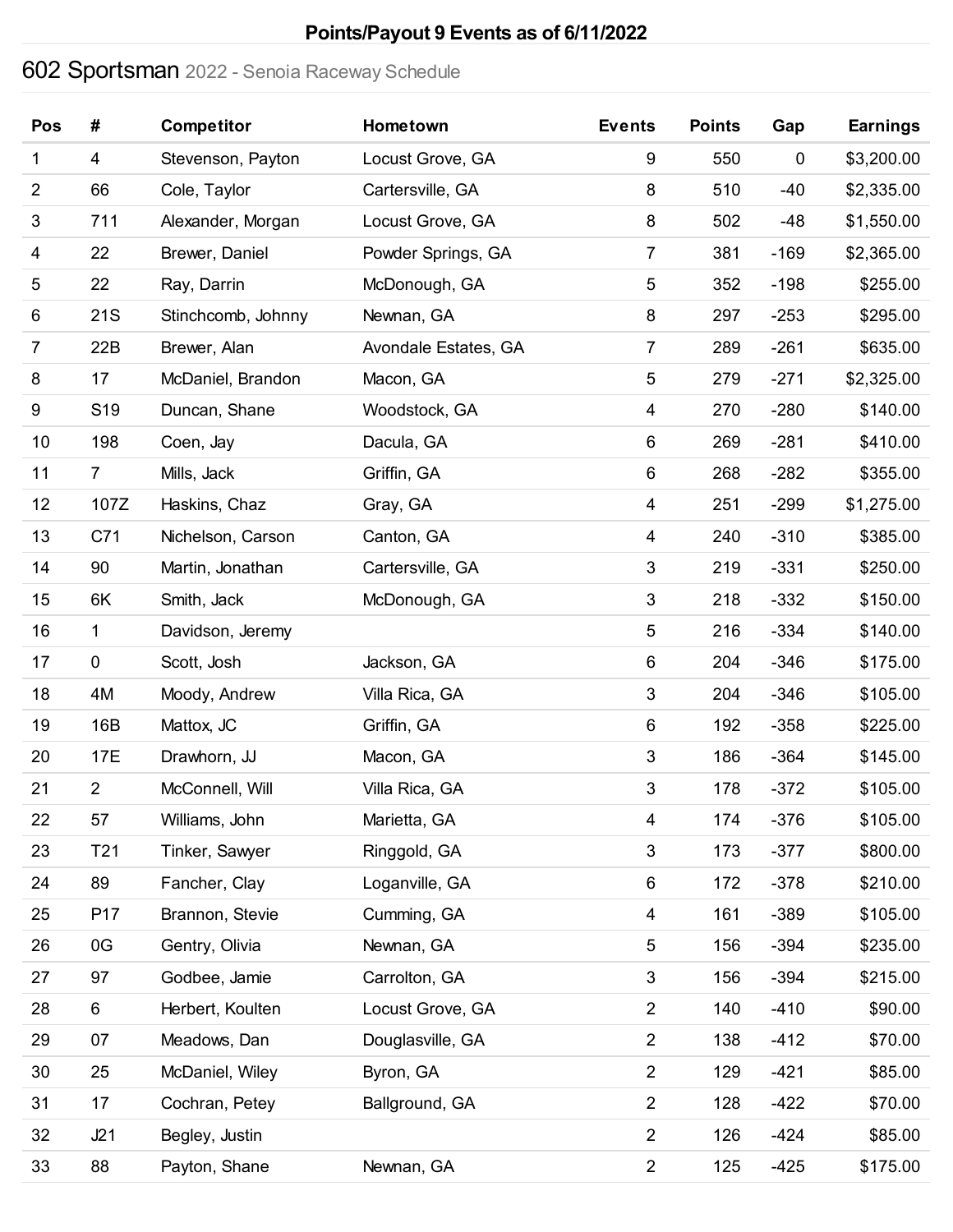| Pos | #              | <b>Competitor</b> | Hometown           | <b>Events</b>  | <b>Points</b>    | Gap    | <b>Earnings</b> |
|-----|----------------|-------------------|--------------------|----------------|------------------|--------|-----------------|
| 34  | 7K             | Kade, Matthew     | Hampton, GA        | $\overline{2}$ | 122              | $-428$ | \$85.00         |
| 35  | $00\,$         | Clark, Justin     | Jackson, GA        | $\overline{2}$ | 120              | $-430$ | \$70.00         |
| 36  | 21             | May, Nick         | Cartersville, GA   | $\overline{2}$ | 112              | $-438$ | \$150.00        |
| 37  | 05             | Ruark, Carson     | Suwanee, GA        | 5              | 110              | $-440$ | \$460.00        |
| 38  | 82             | Price, Jimmy      | Covington, GA      | $\overline{2}$ | 104              | $-446$ | \$70.00         |
| 39  | 148            | Brooks, Booger    | Chickamauga, GA    | $\overline{2}$ | 100              | $-450$ | \$2,200.00      |
| 40  | 41             | Green, Jake       | Dalton, GA         | 1              | 100              | $-450$ | \$700.00        |
| 41  | 12JR           | Nicholson, Jamie  | Milner, GA         | 5              | 92               | $-458$ | \$570.00        |
| 42  | 77             | Cornman, Noah     | mount dora, FL     | 1              | 82               | $-468$ | \$100.00        |
| 43  | 18             | Lenz, Timothy     | Columbus, GA       | $\overline{2}$ | 78               | $-472$ | \$150.00        |
| 44  | 121            | Mayo, Anthony     | McDonough, GA      | 1              | 78               | $-472$ | \$175.00        |
| 45  | 3G'S           | Gable, Gabe       | McCormick, SC      | 1              | 76               | $-474$ | \$40.00         |
| 46  | 14C            | Newton, Cody      | Marietta, GA       | $\overline{2}$ | 74               | $-476$ | \$85.00         |
| 47  | 03             | Pierson, Nathan   | Senoia, GA         | 1              | 74               | $-476$ | \$35.00         |
| 48  | 721            | Martin, Dawson    | Oxford, GA         | $\mathfrak{S}$ | 72               | $-478$ | \$105.00        |
| 49  | 87X            | Woodall, Chris    | Canton, GA         | 1              | 68               | $-482$ | \$35.00         |
| 50  | 74             | Robertson, Wes    | Marietta, GA       | 1              | 60               | $-490$ | \$35.00         |
| 51  | 22M            | Thompson, Matt    | Powder Springs, GA | $\overline{2}$ | 56               | $-494$ | \$70.00         |
| 52  | 75TH           | Harrington, Danny | Lagrange, GA       | 1              | 54               | $-496$ | \$35.00         |
| 53  | 54             | Williams, Garrett | Kennesaw, GA       | 3              | 40               | $-510$ | \$110.00        |
| 54  | 23             | Smith, Travis     | Rockmart, GA       | 1              | 40               | $-510$ | \$35.00         |
| 55  | 11             | Robbins, Hunter   | Phenix City, AL    | 1              | 40               | $-510$ | \$35.00         |
| 56  | B <sub>1</sub> | Barber, Braxtin   | Valley, AL         | $\overline{2}$ | $\pmb{0}$        | $-550$ | \$210.00        |
| 57  | 1.             | Enterkin, Jesse   | Milton, FL         | 1              | $\pmb{0}$        | $-550$ | \$400.00        |
| 58  | 11             | Styck, Allen      | Americus, GA       | 1              | $\pmb{0}$        | $-550$ | \$125.00        |
| 59  | 66             | Knowles, Dylan    | Lanett, AL         | 1              | $\pmb{0}$        | $-550$ | \$175.00        |
| 60  | 21M            | McKeehan, Chris   | Winder, GA         | 3              | $\pmb{0}$        | $-550$ | \$145.00        |
| 61  | 4F             | Franks, Derek     | Tunnel Hill, GA    | 1              | $\pmb{0}$        | $-550$ | \$75.00         |
| 62  | 17C            | Lunsford, Marty   | Newnan, GA         | 1              | $\pmb{0}$        | $-550$ | \$40.00         |
| 63  | 16             | Hogsed, Erik      | Douglasville, GA   | 1              | $\pmb{0}$        | $-550$ | \$70.00         |
| 64  | 11E            | Ellison, Sam      | Dallas, GA         | $\overline{2}$ | $\pmb{0}$        | $-550$ | \$70.00         |
| 65  | 3              | Marchman, Chad    | Lagrange, GA       | $\overline{2}$ | $\pmb{0}$        | $-550$ | \$70.00         |
| 66  | 9F             | Fowler, Cass      | Woodstock, GA      | 1              | $\pmb{0}$        | $-550$ | \$35.00         |
| 67  | 1              | Mims, Michael     | Rome, GA           | 1              | $\pmb{0}$        | $-550$ | \$35.00         |
| 68  | 8G             | Gorman, Bubba     | Phenix City, AL    | 1              | $\boldsymbol{0}$ | $-550$ | \$35.00         |
| 69  | 22N            | Matt, Thompson    | Powder Springs, GA | 1              | $\pmb{0}$        | $-550$ | \$35.00         |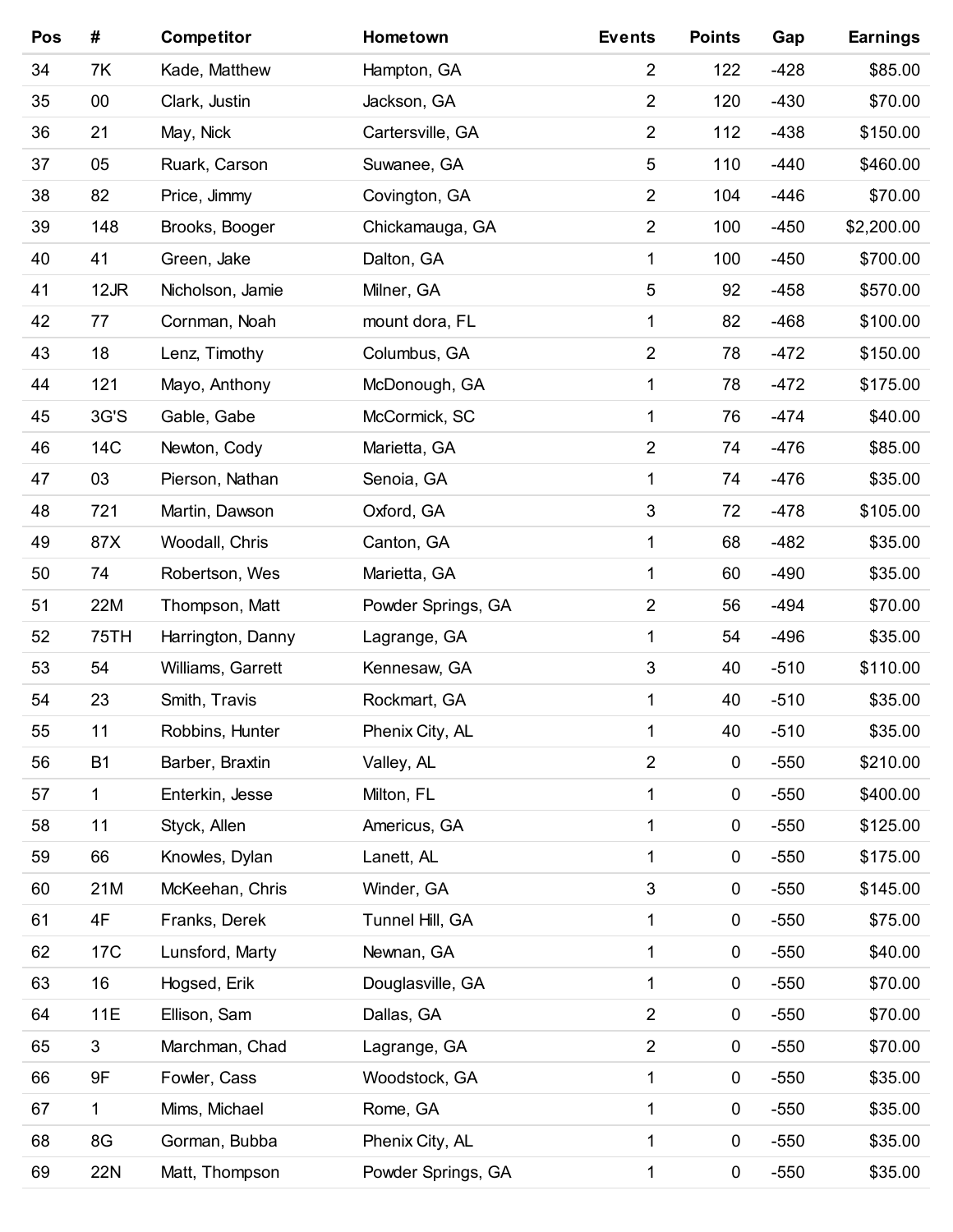| Pos | #  | <b>Competitor</b> | Hometown       | <b>Events</b> | <b>Points</b> | Gap  | <b>Earnings</b> |
|-----|----|-------------------|----------------|---------------|---------------|------|-----------------|
| 70  | 19 | Dale, Richard     | Winston, GA    |               |               | -550 | \$35.00         |
| 71  | 5  | Crane, Jeff       | Hokesbluff, AL |               |               | -550 | \$35.00         |
|     |    |                   |                |               |               |      |                 |



**MRP** Powered by MyRacePass **6/12/2022** 6:08PM CST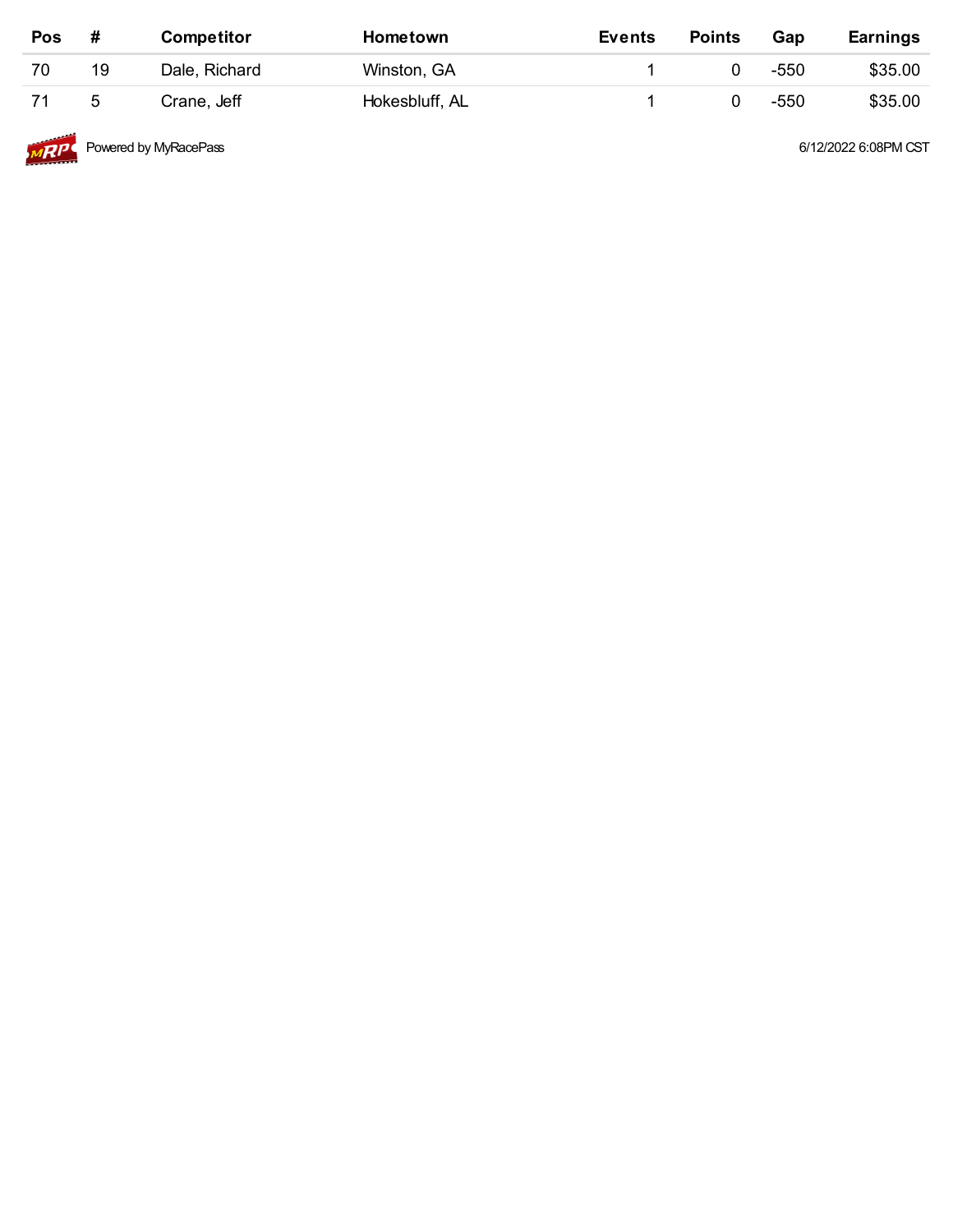### Hobby 2022 - Senoia Raceway Schedule

| Pos            | #              | <b>Competitor</b>  | Hometown           | <b>Events</b>  | <b>Points</b> | Gap       | <b>Earnings</b> |
|----------------|----------------|--------------------|--------------------|----------------|---------------|-----------|-----------------|
| 1              | 36             | Swanger, James     | Whitesburg, GA     | 5              | 377           | $\pmb{0}$ | \$1,800.00      |
| $\overline{2}$ | 33             | DeGraff, Landon    | Barnesville, GA    | 5              | 344           | $-33$     | \$610.00        |
| 3              | 11             | Joiner, TJ         | Lithia Springs, GA | 5              | 304           | $-73$     | \$435.00        |
| 4              | XX             | Thomas, Michael    | Whitesburg, GA     | 3              | 252           | $-125$    | \$275.00        |
| 5              | 14             | Waits, Tyler       | Fairburn, GA       | 4              | 240           | $-137$    | \$195.00        |
| 6              | 06             | Landrum, John      | Fayetteville, GA   | 5              | 240           | $-137$    | \$185.00        |
| 7              | 00             | West, Keith        | Mableton, GA       | 3              | 186           | $-191$    | \$575.00        |
| 8              | $\overline{7}$ | Arnett, Chris      | Lanett, AL         | $\overline{2}$ | 183           | $-194$    | \$350.00        |
| 9              | 07             | Badger, Henry      | Griffin, GA        | 3              | 154           | $-223$    | \$35.00         |
| 10             | $\overline{7}$ | Knowles, Dylan     | Lanett, AL         | 1              | 100           | $-277$    | \$500.00        |
| 11             | 00             | Duke, Blant        | Whitesburg, GA     | 1              | 100           | $-277$    | \$500.00        |
| 12             | 89             | Atkins, Kirk       |                    | 1              | 95            | $-282$    | \$225.00        |
| 13             | 22             | Steele, Ben        | Franklin, GA       | 1              | 88            | $-289$    | \$125.00        |
| 14             | 89             | George, Buddy      |                    | 1              | 85            | $-292$    | \$100.00        |
| 15             | 72XX           | Thomas, Greg       | Whitesburg, GA     | $\overline{2}$ | 80            | $-297$    | \$100.00        |
| 16             | 21J            | Wells, Ben         | Flovilla, GA       | 1              | 80            | $-297$    | \$50.00         |
| 17             | 21             | Hamby, Eric        | Rome, GA           | 1              | 80            | $-297$    | \$50.00         |
| 18             | 0              | Sanders, Jake      | LAFAYETTE, AL      | 1              | 78            | $-299$    | \$35.00         |
| 19             | 01X            | Hillman, Cory      | Douglasville, GA   | 1              | 78            | $-299$    | \$35.00         |
| 20             | 88             | Henderson, Brandon | Senoia, GA         | 1              | 76            | $-301$    | \$35.00         |
| 21             | 1              | Betsill, Brad      | Fayetteville, GA   | 1              | 76            | $-301$    | \$35.00         |
| 22             | 29             | Duke, Blake        | Whitesburg, GA     | 1              | 76            | $-301$    | \$35.00         |
| 23             | 26             | Griffin Jr, Danny  | Acworth, GA        | 1              | 76            | $-301$    | \$35.00         |
| 24             | 6              | Gulledge, Shane    | Mont Zion, GA      | 1              | $\pmb{0}$     | $-377$    | \$125.00        |
| 25             | 74             | Garner, Jamie      | Dallas, GA         | 1              | 0             | $-377$    | \$225.00        |
| 26             | $\pmb{0}$      | Yoder, Ray         | Peachtree City, GA | 1              | $\pmb{0}$     | $-377$    | \$35.00         |



 $\overline{MP}$  Powered by MyRacePass **6/12/2022** 6:08PM CST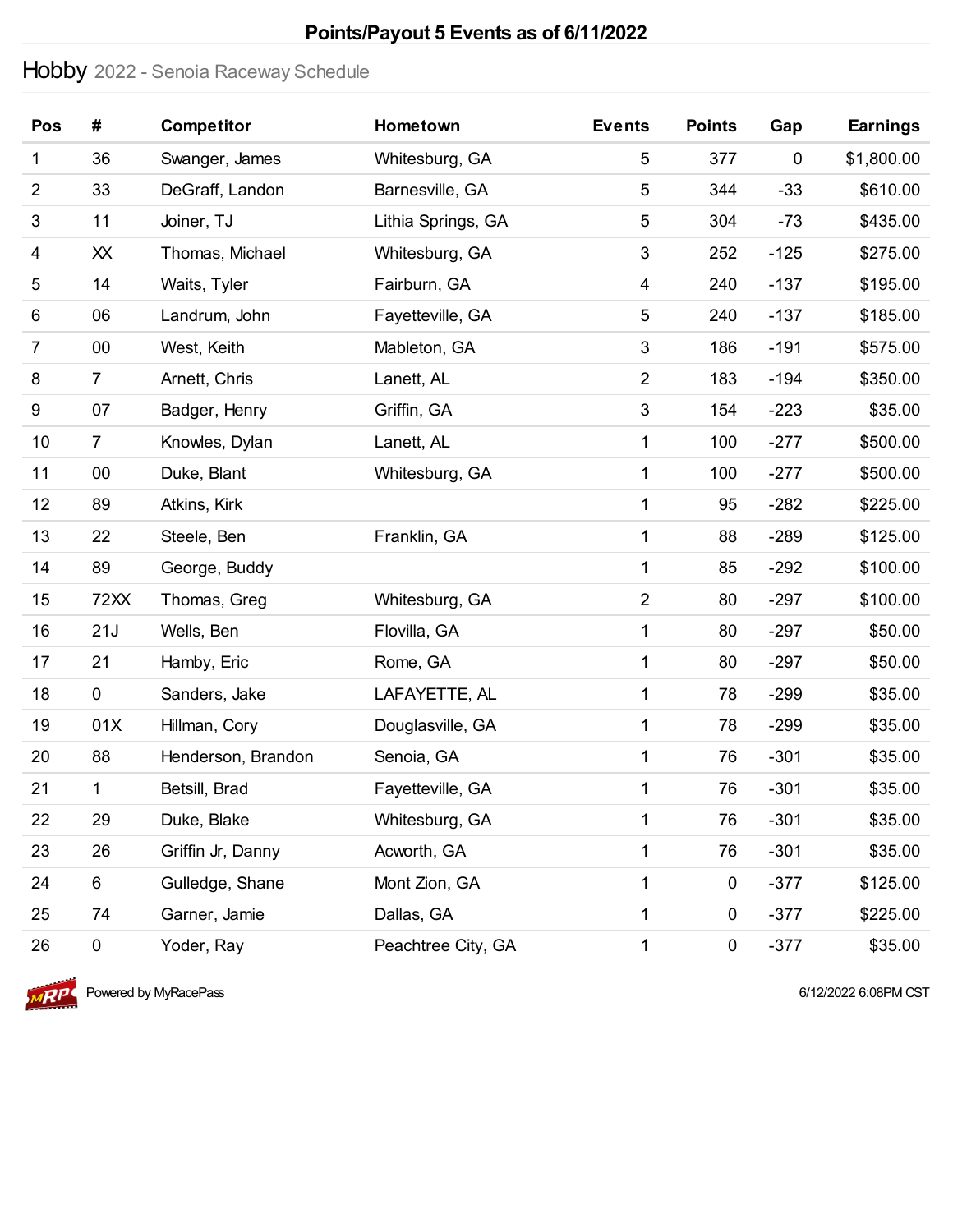# Mini 2022 - Senoia Raceway Schedule

| Pos            | #   | <b>Competitor</b> | <b>Hometown</b> | <b>Events</b>  | <b>Points</b> | Gap         | <b>Earnings</b> |
|----------------|-----|-------------------|-----------------|----------------|---------------|-------------|-----------------|
| 1              | MD1 | Newton, Mark      | Hampton, GA     | $\overline{4}$ | 400           | $\mathbf 0$ | \$1,400.00      |
| $\overline{2}$ | 27  | Caldwell, Robert  | Senoia, GA, GA  | $\overline{4}$ | 355           | $-45$       | \$340.00        |
| 3              | 77  | Sawyer, C         | Milner, GA      | 4              | 345           | $-55$       | \$325.00        |
| 4              | 32  | Holcomb, John     | Zebulon, GA     | 4              | 344           | $-56$       | \$260.00        |
| 5              | 7X  | Chunn, Stephen    | Griffin, GA     | $\overline{4}$ | 340           | $-60$       | \$215.00        |
| 6              | 99  | Brackett, David   | Temple, GA      | 3              | 278           | $-122$      | \$425.00        |
| $\overline{7}$ | 110 | Smith, Cody       | Senoia, GA      | 2              | 167           | $-233$      | \$90.00         |
| 8              | 84  | Dean, Jeff        |                 |                | 95            | $-305$      | \$175.00        |
| 9              | 18  | Brewster, Todd    |                 |                | 40            | $-360$      | \$0.00          |



 $\overline{MP}$  Powered by MyRacePass **6/12/2022** 6:08PM CST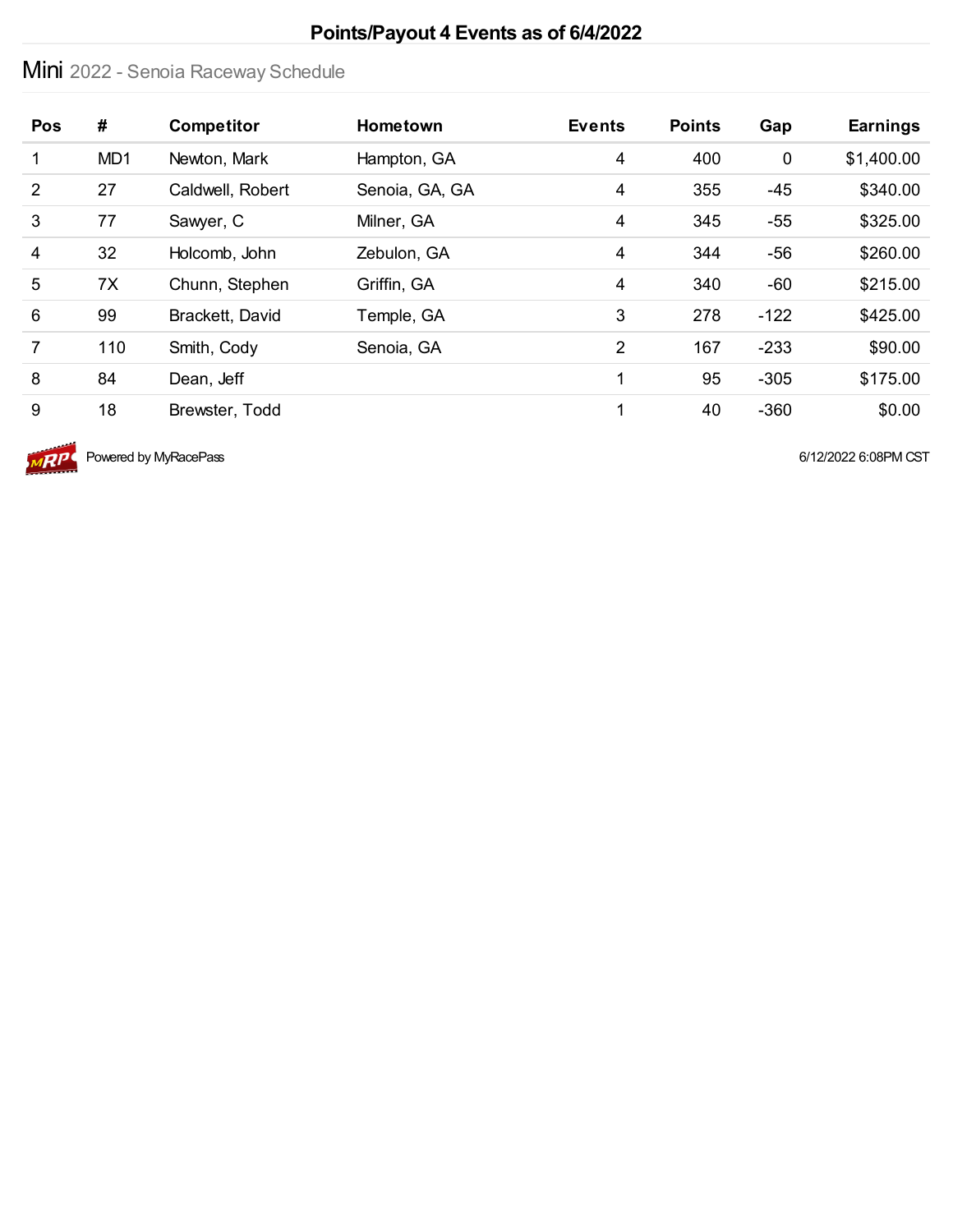### Bomber 2022 - Senoia Raceway Schedule

| Pos            | #            | <b>Competitor</b> | Hometown           | <b>Events</b>    | <b>Points</b> | Gap    | <b>Earnings</b> |
|----------------|--------------|-------------------|--------------------|------------------|---------------|--------|-----------------|
| 1              | 68           | Turner, Curtis    | Brooks, GA         | $\overline{7}$   | 570           | 0      | \$2,250.00      |
| $\overline{2}$ | 82B          | Boozer, Craig     | Jenkinsburg, GA    | $\boldsymbol{9}$ | 550           | $-20$  | \$1,910.00      |
| 3              | 82R          | Boozer, Wilson    | Jenkinsburg, GA    | $\overline{7}$   | 423           | $-147$ | \$735.00        |
| 4              | 22           | Smith, Dustin     | Senoia, GA         | $\overline{7}$   | 420           | $-150$ | \$1,400.00      |
| 5              | 31           | Ward, Joey        | Newnan, GA         | $6\,$            | 372           | $-198$ | \$395.00        |
| 6              | <b>17S</b>   | Stephens, Shannon | Franklin, GA       | $\,6\,$          | 262           | $-308$ | \$925.00        |
| $\overline{7}$ | 17           | Mathews, Derick   | Whitesburg, GA     | $\overline{2}$   | 186           | $-384$ | \$350.00        |
| 8              | 16           | Amoson, Scott     | Franklin, GA       | $\mathfrak{B}$   | 182           | $-388$ | \$450.00        |
| 9              | 07           | Libri, Brandon    | Newman, GA         | $\overline{2}$   | 173           | $-397$ | \$175.00        |
| 10             | 51           | Peacock, Eddie    | Macon, GA          | 1                | 88            | $-482$ | \$100.00        |
| 11             | 5            | Cowart, Stormie   | Opelika, AL        | 1                | 88            | $-482$ | \$100.00        |
| 12             | 33           | Barber, James Jr  | Hogansville, GA    | $\sqrt{3}$       | 82            | $-488$ | \$250.00        |
| 13             | $\mathbf{1}$ | Merritt, Jeremy   | Cordele, GA        | 1                | 78            | $-492$ | \$50.00         |
| 14             | 22           | Cornwell, Randy   | <b>BONAIRE, GA</b> | 1                | 76            | $-494$ | \$40.00         |
| 15             | 20           | Conner, Jay       | GAY, GA            | 1                | 72            | $-498$ | \$35.00         |
| 16             | 17           | Burke, Wesley     | Cordele, GA        | $\mathbf{1}$     | 70            | $-500$ | \$35.00         |
| 17             | 07           | Badger, Henry     | Griffin, GA        | 1                | 40            | $-530$ | \$0.00          |
| 18             | 33           | Crockett, Davy    | Jackson, GA        | 1                | 40            | $-530$ | \$0.00          |
| 19             |              | Herndon, Ray      | Senoia, GA         | 1                | 40            | $-530$ | \$0.00          |
| 20             | 00           | Duke, H.B.        | Whitesburg, GA     | $\mathbf{1}$     | $\mathbf 0$   | $-570$ | \$400.00        |
| 21             | 74           | Jackson, Jim      | Newnan, GA         | $\overline{2}$   | $\mathbf 0$   | $-570$ | \$175.00        |
| 22             | 13           | Teal, Russell     | Ranburn, AL        | 1                | $\pmb{0}$     | $-570$ | \$45.00         |



 $\sqrt{RP}$  Powered by MyRacePass 6/12/2022 6:08PM CST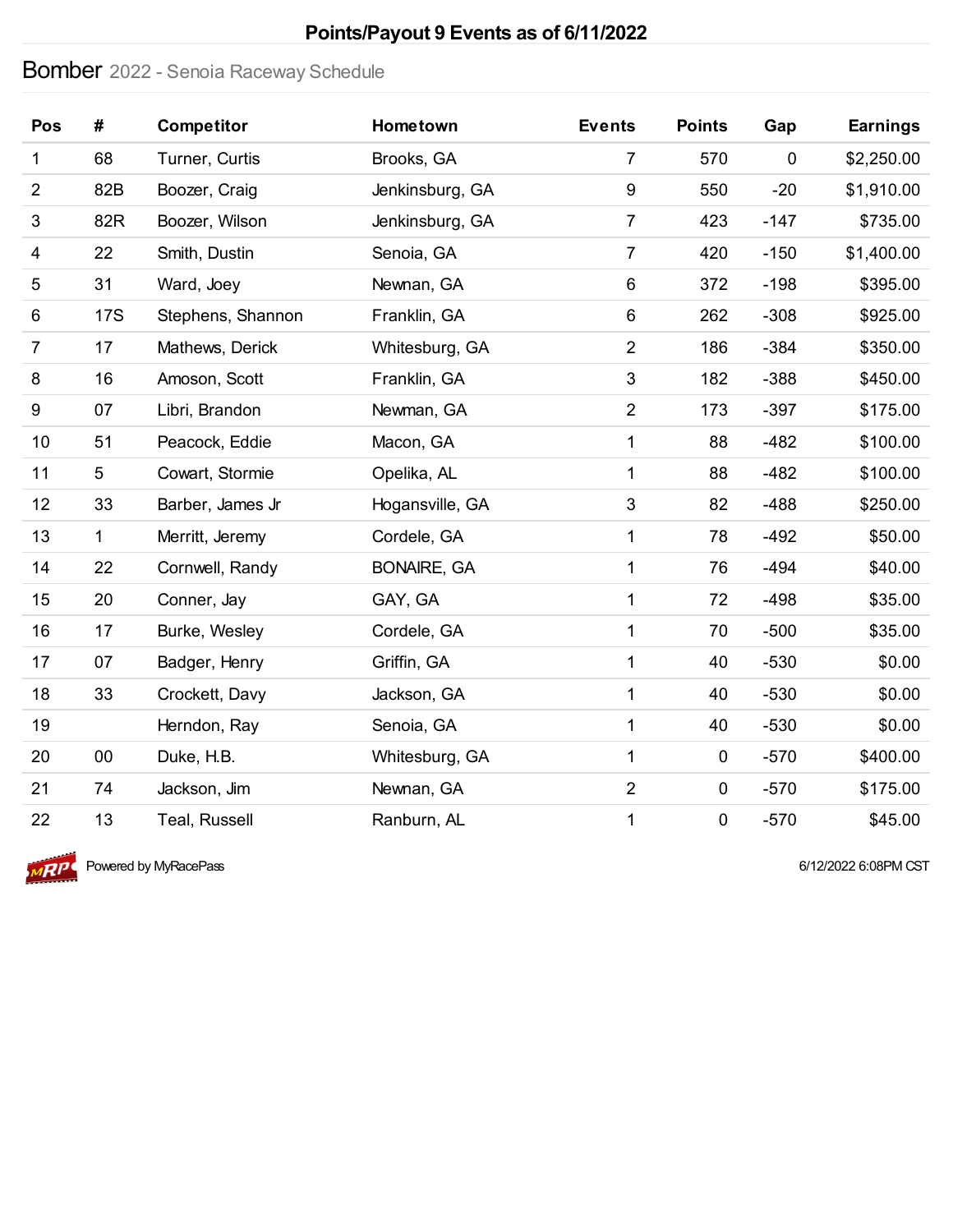### Hot Shot 2022 - Senoia Raceway Schedule

| Pos            | #               | <b>Competitor</b>    | Hometown         | <b>Events</b>    | <b>Points</b> | Gap    | <b>Earnings</b> |
|----------------|-----------------|----------------------|------------------|------------------|---------------|--------|-----------------|
| 1              | 30              | Jones, Allen         | Oakman, AL       | $\overline{7}$   | 568           | 0      | \$1,690.00      |
| $\overline{2}$ | 6               | Scott, Kevin         | Canton, GA       | $\overline{7}$   | 565           | $-3$   | \$1,185.00      |
| 3              | C <sub>21</sub> | Clinton, Christopher | Griffin, GA      | 9                | 502           | -66    | \$570.00        |
| 4              | 17T             | Thomaston, Mitchell  | Senoia, GA       | 8                | 455           | $-113$ | \$295.00        |
| 5              | 15              | Webb, Mike           | Stockbridge, GA  | 8                | 451           | $-117$ | \$975.00        |
| 6              | 98              | Clinton, Steve       | Griffin, GA      | $\boldsymbol{9}$ | 430           | $-138$ | \$400.00        |
| $\overline{7}$ | 86              | Gaspar, Patrick      | Old Bridge, NJ   | 8                | 385           | $-183$ | \$430.00        |
| 8              | 55              | Oxenford, Paul       | Thomaston, GA    | $\sqrt{5}$       | 385           | $-183$ | \$280.00        |
| 9              | 22              | Bunn, Chris          | Senoia, GA       | 8                | 328           | $-240$ | \$250.00        |
| 10             | 99              | Harper, Shaun        | Cartersville, GA | 6                | 308           | $-260$ | \$190.00        |
| 11             | 00              | Frazier, Doug        | Griffin, GA      | 4                | 288           | $-280$ | \$155.00        |
| 12             | 86              | Pope, David          | Dawsonville, GA  | $\mathbf 5$      | 275           | $-293$ | \$570.00        |
| 13             | 11              | Sorrow, Hunter       | Jenkinsburg, GA  | $\sqrt{3}$       | 222           | $-346$ | \$110.00        |
| 14             | $\overline{2}$  | Oxenford, Charlie    | Griffin, GA      | $\sqrt{3}$       | 212           | $-356$ | \$105.00        |
| 15             | 4               | Levine, Mike         | Cumming, GA      | $\mathbf{3}$     | 198           | $-370$ | \$105.00        |
| 16             | $\mathfrak{S}$  | Young, Jason         | Jasper, GA       | 4                | 195           | $-373$ | \$1,400.00      |
| 17             | 39G             | Gill, Joseph         | Kennessaw, GA    | 6                | 174           | $-394$ | \$305.00        |
| 18             | 40              | Schwalm, JD          | Atlanta, GA      | $\overline{2}$   | 164           | $-404$ | \$90.00         |
| 19             | 21              | Carr, Tony           | Cedartown, GA    | $\sqrt{3}$       | 158           | $-410$ | \$120.00        |
| 20             | 89              | Barber, Trevor       | Newnan, GA       | $\overline{2}$   | 142           | $-426$ | \$70.00         |
| 21             | 48              | Greene, Cory         | Griffin, GA      | 5                | 140           | $-428$ | \$355.00        |
| 22             | 78              | Frederick, Scott     | Newnan, GA       | $\sqrt{3}$       | 136           | $-432$ | \$70.00         |
| 23             | 97              | Levine, Eli          | Dawsonville, GA  | $\sqrt{3}$       | 123           | $-445$ | \$145.00        |
| 24             | 57              | Smith, Thomas        | Forsyth, GA      | $\overline{c}$   | 118           | $-450$ | \$35.00         |
| 25             | 51              | Holder, Robert       | Griffin, GA      | 4                | 110           | $-458$ | \$110.00        |
| 26             | 1923            | mays, donald         | Stockbridge, GA  | $\sqrt{3}$       | 85            | $-483$ | \$120.00        |
| 27             | 52              | Ventre, Daniel       | Kennesaw, GA     | $\overline{2}$   | 80            | $-488$ | \$70.00         |
| 28             | 11              | Vickers, JT          | Griffin, GA      | 1                | 80            | $-488$ | \$35.00         |
| 29             |                 | Wilkins, Kason       | Columbus, GA     | 1                | 76            | $-492$ | \$35.00         |
| 30             | 22              | Salinski, Nick       | Senoia, GA       | $\mathbf 1$      | 76            | $-492$ | \$35.00         |
| 31             | 96              | Starling, Blade      | Lagrange, GA     | 1                | 76            | $-492$ | \$35.00         |
| 32             | 08              | Henderson, Stacy     | Senoia, GA       | $\sqrt{3}$       | 60            | $-508$ | \$120.00        |
| 33             | 44              | Sexton, Bobby        | Phenix City, AL  | 1                | 56            | $-512$ | \$35.00         |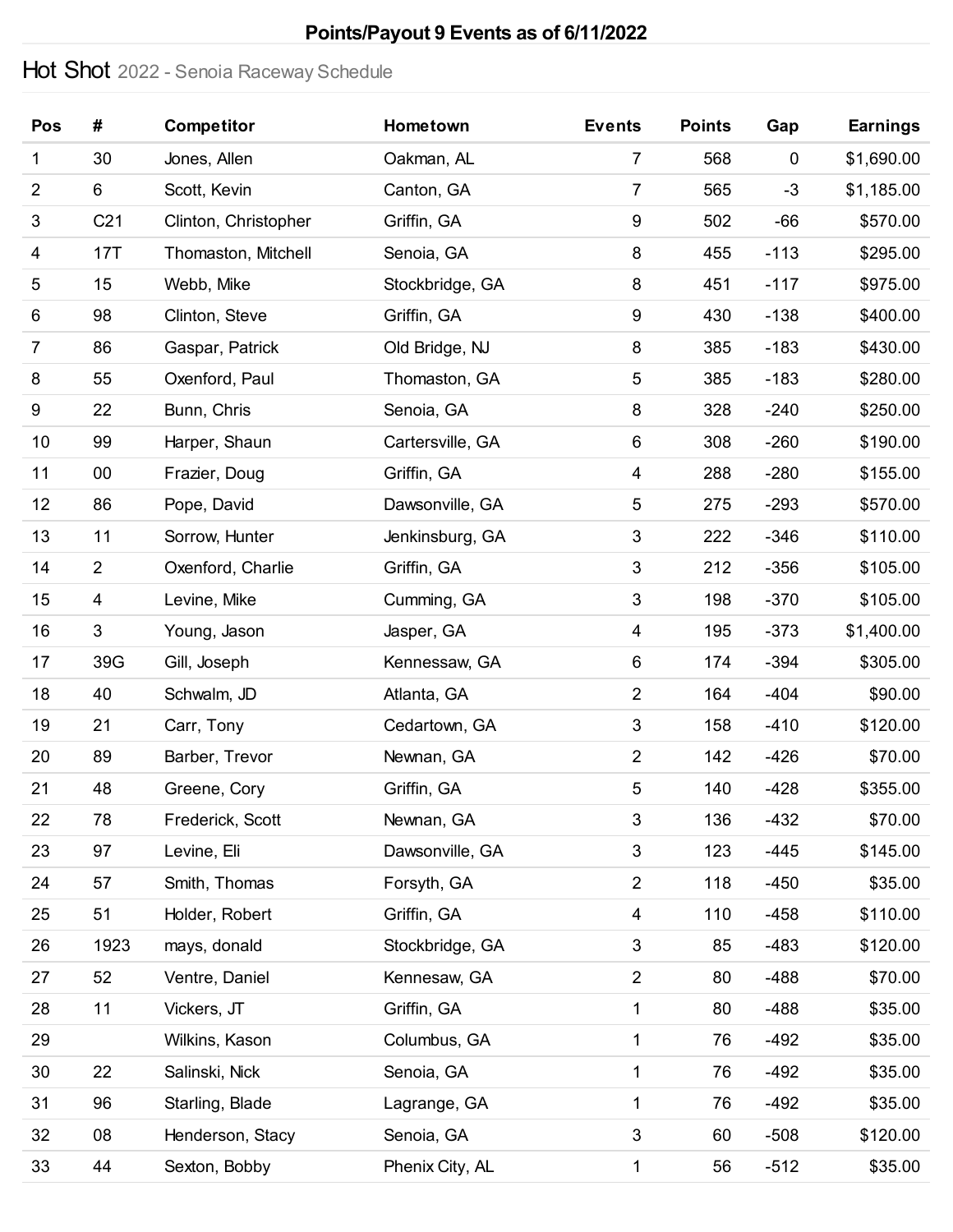| <b>Pos</b> | #   | <b>Competitor</b>   | <b>Hometown</b>  | <b>Events</b>  | <b>Points</b> | Gap    | <b>Earnings</b> |
|------------|-----|---------------------|------------------|----------------|---------------|--------|-----------------|
| 34         | 4   | Ricks, Rick         | Marietta, GA     | $\overline{2}$ | 40            | $-528$ | \$0.00          |
| 35         | 17  | Herndon, Tommy      | Centerville, GA  |                | 40            | $-528$ | \$0.00          |
| 36         | 08  | Henderson, Brandon  | Senoia, GA       |                | 0             | $-568$ | \$35.00         |
| 37         | 21H | Heitsenrether, Paul | Dallas, GA       |                | 0             | $-568$ | \$35.00         |
| 38         | 6B  | Stork, Blake        | CALHOUN, GA      |                | 0             | $-568$ | \$35.00         |
| 39         | 7M  | Stork, Mike         | Cartersville, GA | 2              | 0             | $-568$ | \$70.00         |
| 40         | 17  | Irwin, Nicole       | Tyrone, GA       | 2              | 0             | $-568$ | \$70.00         |



**MRP** Powered by MyRacePass **6/12/2022** 6:08PM CST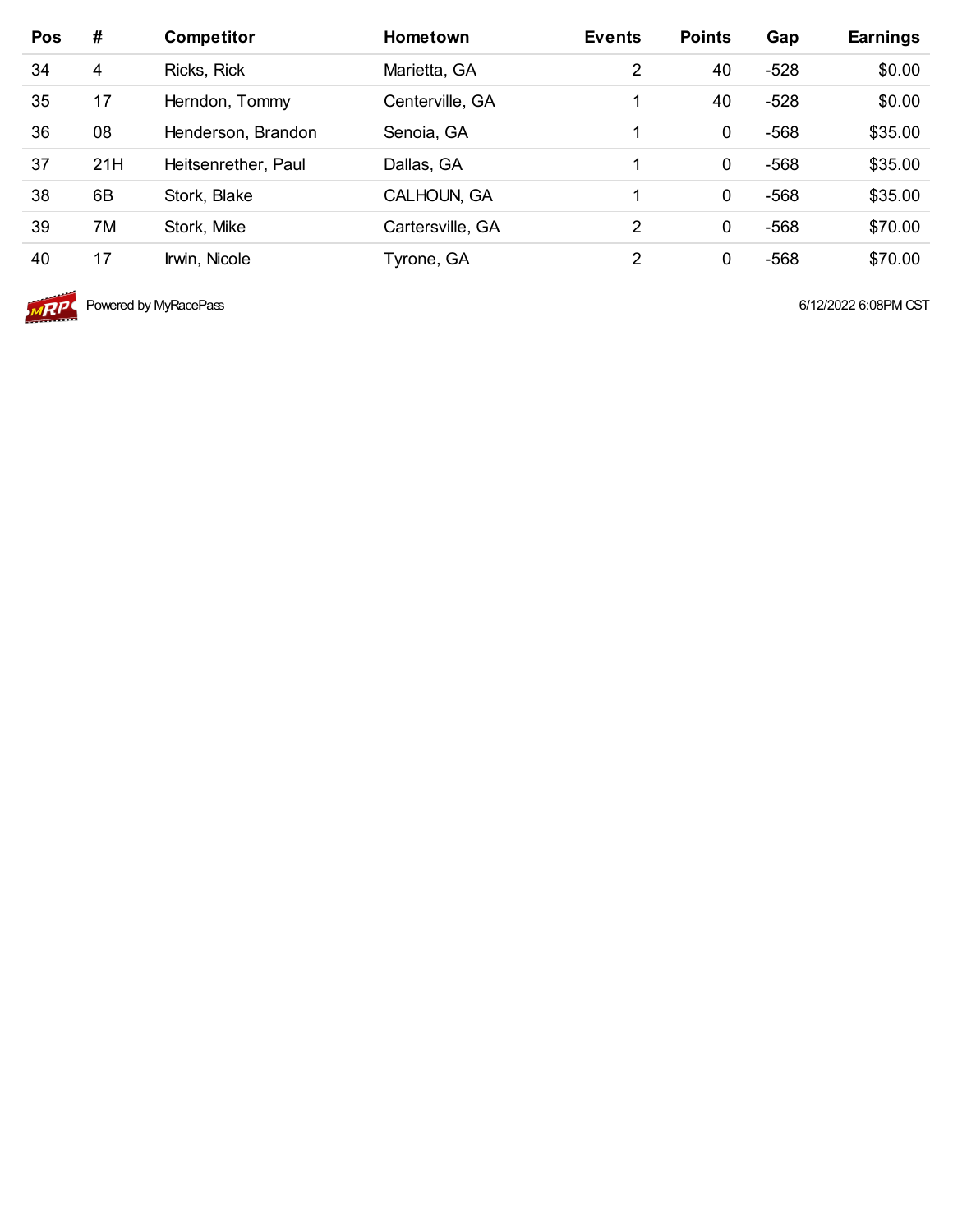# Charger 2022 - Senoia Raceway Schedule

| Pos              | #               | <b>Competitor</b>      | Hometown           | <b>Events</b>           | <b>Points</b> | Gap         | <b>Earnings</b> |
|------------------|-----------------|------------------------|--------------------|-------------------------|---------------|-------------|-----------------|
| 1                | 22              | Ray, Darrin            | McDonough, GA      | 4                       | $\mathbf 0$   | $\pmb{0}$   | \$300.00        |
| $\overline{2}$   | 51              | Faulkner, Tommy        | Newnan, GA         | $\overline{7}$          | 0             | $\mathbf 0$ | \$275.00        |
| 3                | 121             | Mayo, Anthony          | McDonough, GA      | 4                       | $\mathbf 0$   | $\pmb{0}$   | \$125.00        |
| 4                | 32              | Pierce, Larry          | Griffin, GA        | 8                       | $\pmb{0}$     | $\pmb{0}$   | \$100.00        |
| 5                | 6K              | Smith, Jack            | McDonough, GA      | 3                       | 0             | $\mathbf 0$ | \$175.00        |
| 6                | 6               | Herbert, Koulten       | Locust Grove, GA   | $\overline{c}$          | $\pmb{0}$     | $\pmb{0}$   | \$175.00        |
| 7                |                 | Newton, Cody           | Marietta, GA       | 1                       | $\pmb{0}$     | $\pmb{0}$   | \$100.00        |
| 8                | 27M             | Marchman, Parker       | Lagrange, GA       | 9                       | $\pmb{0}$     | $\pmb{0}$   | \$75.00         |
| $\boldsymbol{9}$ | 16              | Scott, Micah           | Dallas, GA         | 6                       | 0             | $\pmb{0}$   | \$75.00         |
| 10               | 7K              | Kade, Matthew          | Hampton, GA        | 5                       | $\pmb{0}$     | 0           | \$300.00        |
| 11               | 18              | Sanford, Jonathan      | Rockmart, GA       | 7                       | $\pmb{0}$     | $\pmb{0}$   | \$75.00         |
| 12               | 22B             | Brewer, Brandy         | Stone Mountain, GA | 6                       | $\pmb{0}$     | $\pmb{0}$   | \$25.00         |
| 13               | 16B             | Brubaker, Dylan        | Griffin, GA        | 5                       | $\mathbf 0$   | $\pmb{0}$   | \$25.00         |
| 14               | 54              | Williams, Garrett      | Kennesaw, GA       | 4                       | $\pmb{0}$     | $\pmb{0}$   | \$150.00        |
| 15               | 1               | Davidson, Mavrick      | Douglasville, GA   | 5                       | $\pmb{0}$     | $\pmb{0}$   | \$0.00          |
| 16               | 70              | Almon, Christopher Sr. | Moreland, GA       | 3                       | $\pmb{0}$     | $\pmb{0}$   | \$0.00          |
| 17               | $\overline{7}$  | McBride, Matthew       | Senoia, GA         | 7                       | $\pmb{0}$     | 0           | \$0.00          |
| 18               | 24              | Younginer, Mike        | Stockbridge, GA    | 3                       | $\pmb{0}$     | $\mathbf 0$ | \$0.00          |
| 19               | 07              | Findley, Andrew        |                    | 1                       | $\mathbf 0$   | $\pmb{0}$   | \$25.00         |
| 20               | 24              | Payton, Rickey         | Newnan, GA         | 1                       | $\mathbf 0$   | $\pmb{0}$   | \$0.00          |
| 21               | D <sub>2</sub>  | Bartlett, Dylan        | Flowery Branch, GA | 1                       | 0             | $\mathbf 0$ | \$0.00          |
| 22               | 92              | Autry, Roger           | Cleveland, GA      | 1                       | $\mathbf 0$   | 0           | \$0.00          |
| 23               | <b>14N</b>      | Nale, Tommy            | Milner, GA         | 6                       | 0             | $\pmb{0}$   | \$0.00          |
| 24               | $\overline{2}$  | Droskinis, Jim         | Newnan, GA         | 5                       | $\pmb{0}$     | $\pmb{0}$   | \$0.00          |
| 25               | 14              | Scarborough, Hunter    | Fayetteville, GA   | 5                       | $\pmb{0}$     | 0           | \$0.00          |
| 26               | 17              | Flournoy, Johnathan    | Newnan, GA         | 5                       | $\pmb{0}$     | $\mathbf 0$ | \$0.00          |
| 27               | 22              | Baxter, Jimmy Jr       | Newnan, GA         | 4                       | $\mathbf 0$   | $\pmb{0}$   | \$0.00          |
| 28               | 0S              | Scott, Josh            | Jackson, GA        | $\overline{c}$          | $\pmb{0}$     | $\pmb{0}$   | \$0.00          |
| 29               | T <sub>16</sub> | Platt, Travis          | Temple, GA         | $\overline{\mathbf{c}}$ | $\pmb{0}$     | $\pmb{0}$   | \$0.00          |
| 30               | 91              | Johnson, Dewayne       | Dallas, GA         | 3                       | $\mathbf 0$   | $\pmb{0}$   | \$0.00          |
| 31               | $\mathbf 0$     | Yoder, Ray             | Peachtree City, GA | $\overline{c}$          | $\mathbf 0$   | $\pmb{0}$   | \$0.00          |
| 32               | 17              | Garrett, Tyler         | Canton, GA         | 3                       | $\pmb{0}$     | $\pmb{0}$   | \$0.00          |
| 33               | 20              | Loner, Danielle        | Tunnel Hill, GA    | 1                       | $\pmb{0}$     | $\pmb{0}$   | \$0.00          |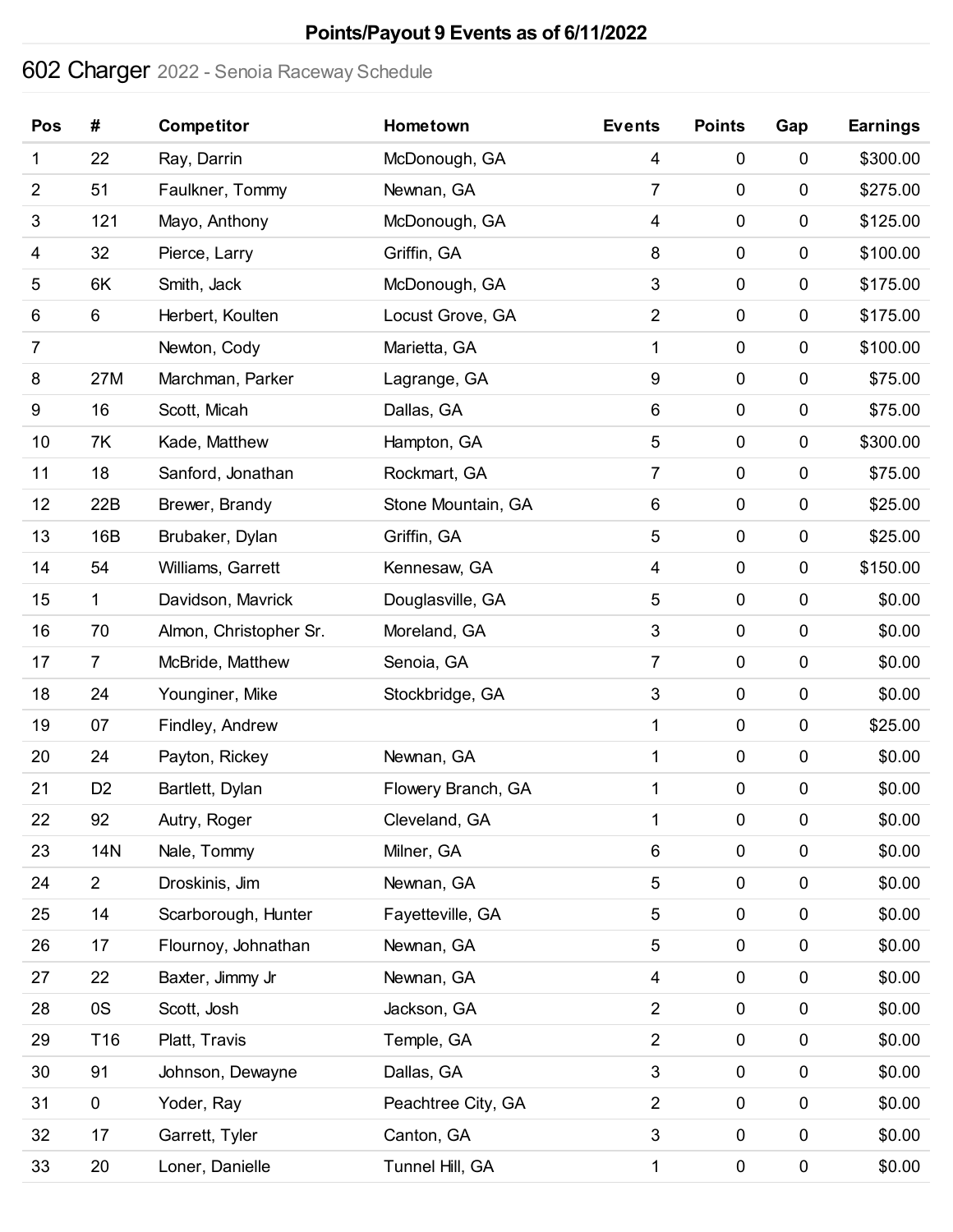| Pos | #               | <b>Competitor</b> | Hometown         | <b>Events</b> | <b>Points</b> | Gap         | <b>Earnings</b> |
|-----|-----------------|-------------------|------------------|---------------|---------------|-------------|-----------------|
| 34  | 16              | Jackson, David    | Whitesburg, GA   | 1             | $\pmb{0}$     | $\pmb{0}$   | \$0.00          |
| 35  | 12JR            | Lively, Cody      | Senoia, GA       | 1             | $\mathbf 0$   | $\mathbf 0$ | \$0.00          |
| 36  | 19              | Boswell, Kayla    | Winston, GA      | 1             | $\mathbf 0$   | $\mathbf 0$ | \$0.00          |
| 37  | 11              | Godfrey, Nikalas  |                  | 1             | $\mathbf 0$   | $\mathbf 0$ | \$0.00          |
| 38  | 19              | Dale, Richard     | Winston, GA      | 1             | $\mathbf 0$   | $\pmb{0}$   | \$0.00          |
| 39  |                 | French, Justin    |                  | 1             | $\mathbf 0$   | $\mathbf 0$ | \$0.00          |
| 40  | 1               | Betsill, Brad     | Fayetteville, GA | 3             | $\mathbf 0$   | $\mathbf 0$ | \$0.00          |
| 41  | $\,6$           | Gulledge, Shane   | Mont Zion, GA    | 1             | $\mathbf 0$   | $\mathbf 0$ | \$0.00          |
| 42  | 5               | Frost, Chris      | Gadsden, AL      | 1             | $\mathbf 0$   | $\pmb{0}$   | \$0.00          |
| 43  | 50              | Bice, Jerry       | Senoia, GA       | 1             | 0             | $\mathbf 0$ | \$0.00          |
| 44  | 12              | Harvey, Leon      | Hampton, GA      | 1             | $\mathbf 0$   | $\mathbf 0$ | \$0.00          |
| 45  | 872             | Littleton, Zane   | Chatsworth, GA   | 1             | $\mathbf 0$   | $\mathbf 0$ | \$0.00          |
| 46  | V <sub>51</sub> | Varner, Christian | Hixson, TN       | 1             | $\mathbf 0$   | $\pmb{0}$   | \$0.00          |
| 47  | 57              | Williams, John    | Marietta, GA     | 1             | $\mathbf 0$   | $\mathbf 0$ | \$0.00          |
| 48  | 007             | Stiles, Nickelos  | Williamson, GA   | 1             | $\mathbf 0$   | $\mathbf 0$ | \$0.00          |
| 49  | 21              | ROGERS, JUSTIN    | Euharlee, GA     | 1             | $\mathbf 0$   | $\pmb{0}$   | \$0.00          |
| 50  | 17 <sub>C</sub> | Maurice, Justus   | Forsyth, GA      | 1             | $\mathbf 0$   | $\mathbf 0$ | \$0.00          |
| 51  |                 | White, James      | Hiram, GA        | 1             | $\mathbf 0$   | $\pmb{0}$   | \$0.00          |
| 52  | 7               | Frix, Landon      | Talladega, AL    | 1             | $\mathbf 0$   | $\mathbf 0$ | \$0.00          |



**MRP** Powered by MyRacePass **6/12/2022** 6:08PM CST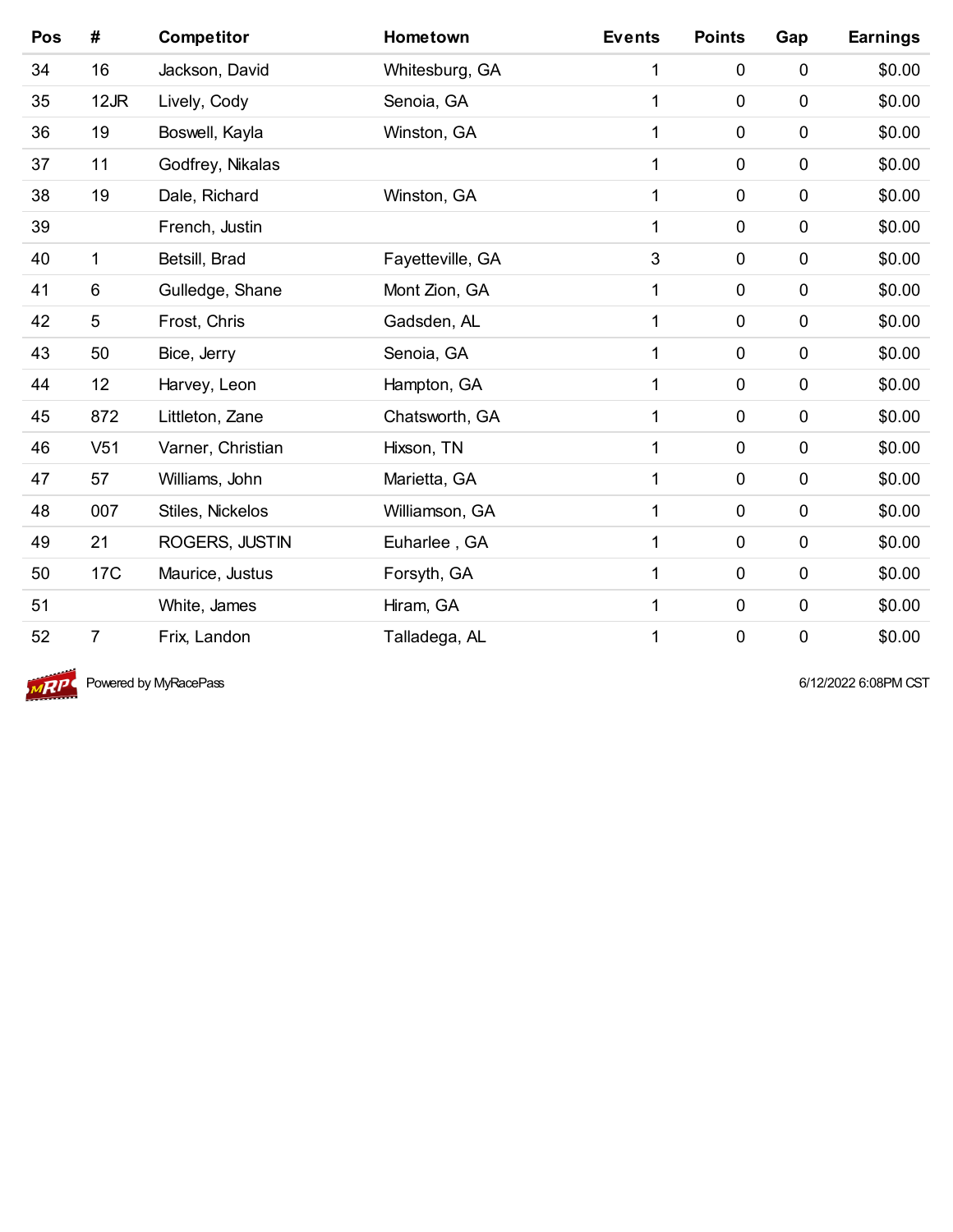#### **Points/Payout 1 Events as of 5/7/2022**

# Vintage Full Body Stock Cars 2022 - Senoia Raceway Schedule

| <b>Pos</b> | #  | <b>Competitor</b> | <b>Hometown</b>   | <b>Events</b> | <b>Points</b> | Gap         | <b>Earnings</b> |
|------------|----|-------------------|-------------------|---------------|---------------|-------------|-----------------|
| 1          | 75 | Nasworthy, Mike   | Macon, GA         |               | $\mathbf 0$   | $\mathbf 0$ | \$0.00          |
| 2          | 5  | Burden, Allen     | Swainsboro, GA    |               | $\mathbf 0$   | $\mathbf 0$ | \$0.00          |
| 3          | 34 | Carey, Brent      | Athens, GA        |               | $\mathbf 0$   | $\mathbf 0$ | \$0.00          |
| 4          | 67 | Cobb, Joe         | Newnan, GA        |               | $\mathbf 0$   | $\mathbf 0$ | \$0.00          |
| 5          | J4 | Powell, Jerry     | Monroe, GA        |               | $\mathbf 0$   | $\mathbf 0$ | \$0.00          |
| 6          | 14 | Kellum, Daniel    | Watkinsville, GA  |               | $\mathbf 0$   | $\mathbf 0$ | \$0.00          |
| 7          | 21 | Kellum, Lamar     | Watkinsville, GA  |               | $\mathbf 0$   | $\mathbf 0$ | \$0.00          |
| 8          | 17 | Paine, Ricky      | Clairmont, GA     |               | $\mathbf 0$   | $\mathbf 0$ | \$0.00          |
| 9          | 55 | Joyner, Ricky     | North Augusta, SC |               | $\mathbf 0$   | $\mathbf 0$ | \$0.00          |
| 10         | 95 | Murdock, Donald   | Acworth, GA       |               | $\mathbf 0$   | $\mathbf 0$ | \$0.00          |



 $\sqrt{AP}$  Powered by MyRacePass 6/12/2022 6:08PM CST